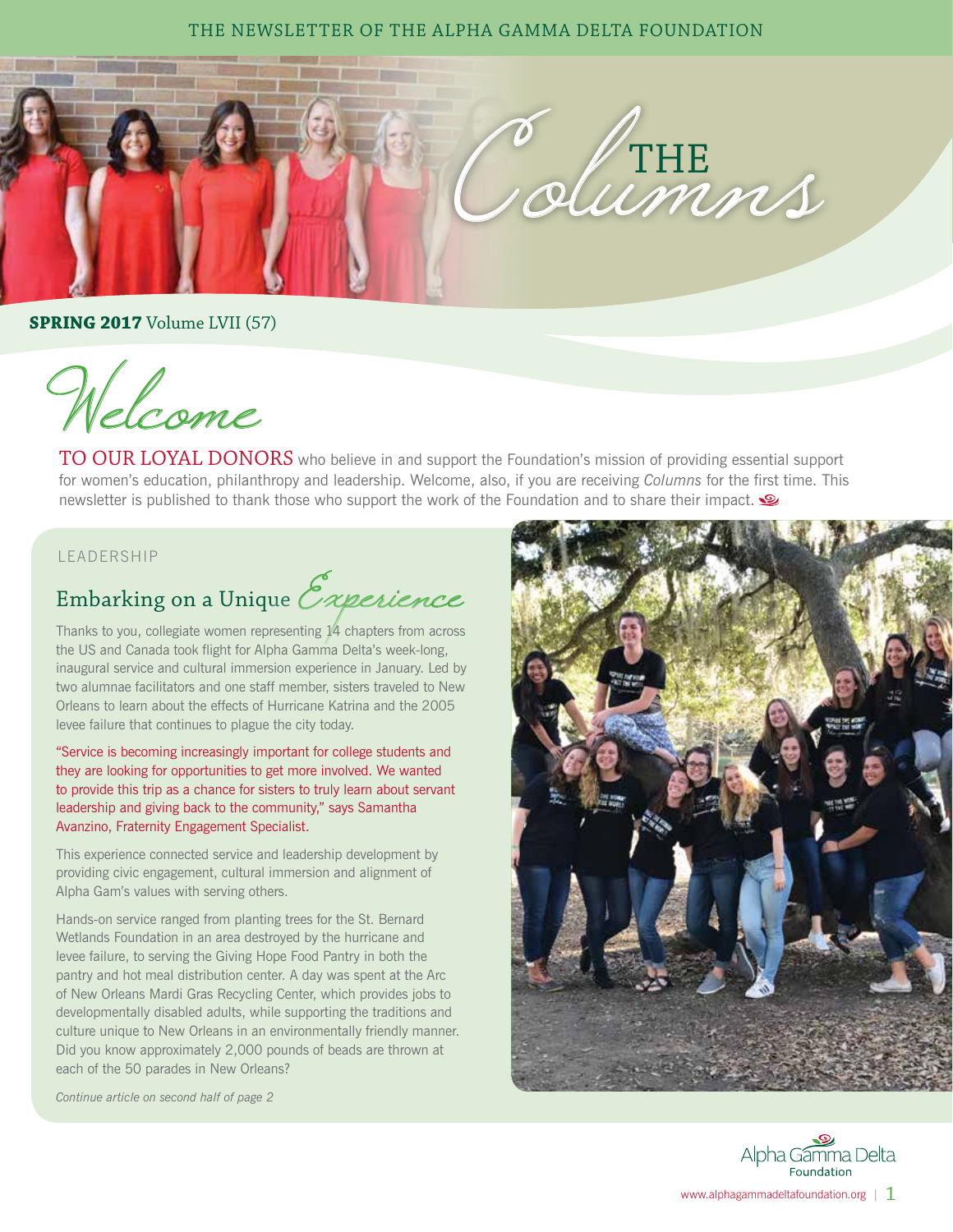## Forty One Years and Counting

Her Alpha Gam path is anything but typical. When both her chapter and university closed in 1973, it would have been easy to simply disconnect and walk away. After all, what would she have to gain? Yet amidst the sadness and joy of her experiences, Sara Wagoner

Young, Beta Zeta—Parsons College, has always asked herself, "What do I have to give?"

The truth is, Sara has given a great deal to Alpha Gamma Delta including her time, thoughtfulness and leadership through service as President (twice) of the Omaha Area Alumnae Chapter, and as both Province Director- and Area Coordinator- Alumnae. In recognition of her service to the Fraternity, she wears the Arc with Diamonds and Pearls.

Sara's love of Alpha Gam is so strong she recruited family members. Her sister, Mary Alice Wagoner Fisher, is a 1983 alumna initiate of Beta Alpha-Nebraska Wesleyan University, and her daughter, Joanna Young Shubart was initiated into Beta Alpha at the 1999 Alpha

Gamma Delta Convention in Denver. Sara's mother was a member of a local sorority that was later installed as Beta Zeta Chapter.

Her love and commitment to Alpha Gam is visible in another significant way. Sara made her first gift to the Foundation 41 years ago and has been a member of the Foundation's Jewel Society for 19 years. She is one of our longest serving A Team (Ambassador Team) volunteers for the Foundation with over 10 years of service. Sara is one of several

 *Sara and her husband, John*

friendly voices that may call to personally thank you for your gift to the Foundation.

"I have received so many blessings in life including membership in Alpha Gamma Delta that I want to be a positive influence," shares

Sara. "Serving and supporting the Foundation is one way I can live that positivity."

Sara is inspired to support the Foundation, "…because of all the many wonderful things it does for our sisters! Especially SIS Grants and scholarships—I really believe in education." Her own journey is proof of this belief. Sara received her bachelor's (as a pipe organ major) and master's degrees in education at the University of Nebraska-Lincoln. Professionally, Sara is a retired music educator with 40 years of experience, and continues to believe in the value of music in learning.

Sara also believes that "travel is one of the best educational things you can do," which is why when she learned of the Foundation's support to the Fraternity's new Service Immersion Trips she was very pleased.

When not volunteering for the Foundation, you'll find Sara and John visiting their family; daughter, a Broadway actress living in New Jersey; son, an athletic director at Auburn University, and five grandchildren.

Thank you, Sara, for continuing to give to Alpha Gamma Delta!

Interested in joining Sara as a Foundation volunteer? Email us at foundation@alphagammadeltafoundation.org.

## Continuation of Embarking on a Unique  $\mathcal{E}_{\mathcal{X}}$ perience

Last year the center collected, sorted and repackaged more than 175,000 pounds of beads for community celebrations. Working alongside the employees, our sisters sorted nearly 5,000 pounds of beads in one day.

The final afternoon brought reflection as sisters created their own service plans, ranging from housing for the homeless to providing mental health education in their communities.

Because of you, our sisters are given these types of leadership opportunities—opportunities that prepare our next generation of women leaders.

In response to this program's positive attention and feedback, the Foundation has committed to fully funding another service immersion experience in July 2017. Please consider a gift today so we may continue providing essential service and leadership experiences to even more sisters.

"This experience changed my heart and effort towards service. I gained a greater appreciation for other cultures and people different from myself. It set a fire in me for serving others and learning." – Oakleigh White, Gamma

Sigma-Troy State University



"After a long day at the food pantry I helped one last woman to her car with her groceries and in the most sincere way she said 'God bless y'all and everything you're doing here' and gave me a hug. It really reminded

me that even the simplest of tasks can make a huge impact on others." – Emily Moser, Delta Zeta-University of British Columbia



"As a group, we embarked on a unique experience that pushed each and every one of us towards better. As a facilitator, I'm thankful that I was able to be a part of a moment in these collegians' lives and encourage them to

live purposefully... it allowed me the opportunity to reconnect with the Purpose and values of Alpha Gamma Delta, but it also left me with new understanding and appreciation for the impact that Alpha Gamma Delta has had on my life since joining. Through this experience, I was able to reflect upon the woman I have become and see just how much of that woman I owe to my time as a collegian with Alpha Gam." – Hannah Hendricks, Theta Tau-Belmont University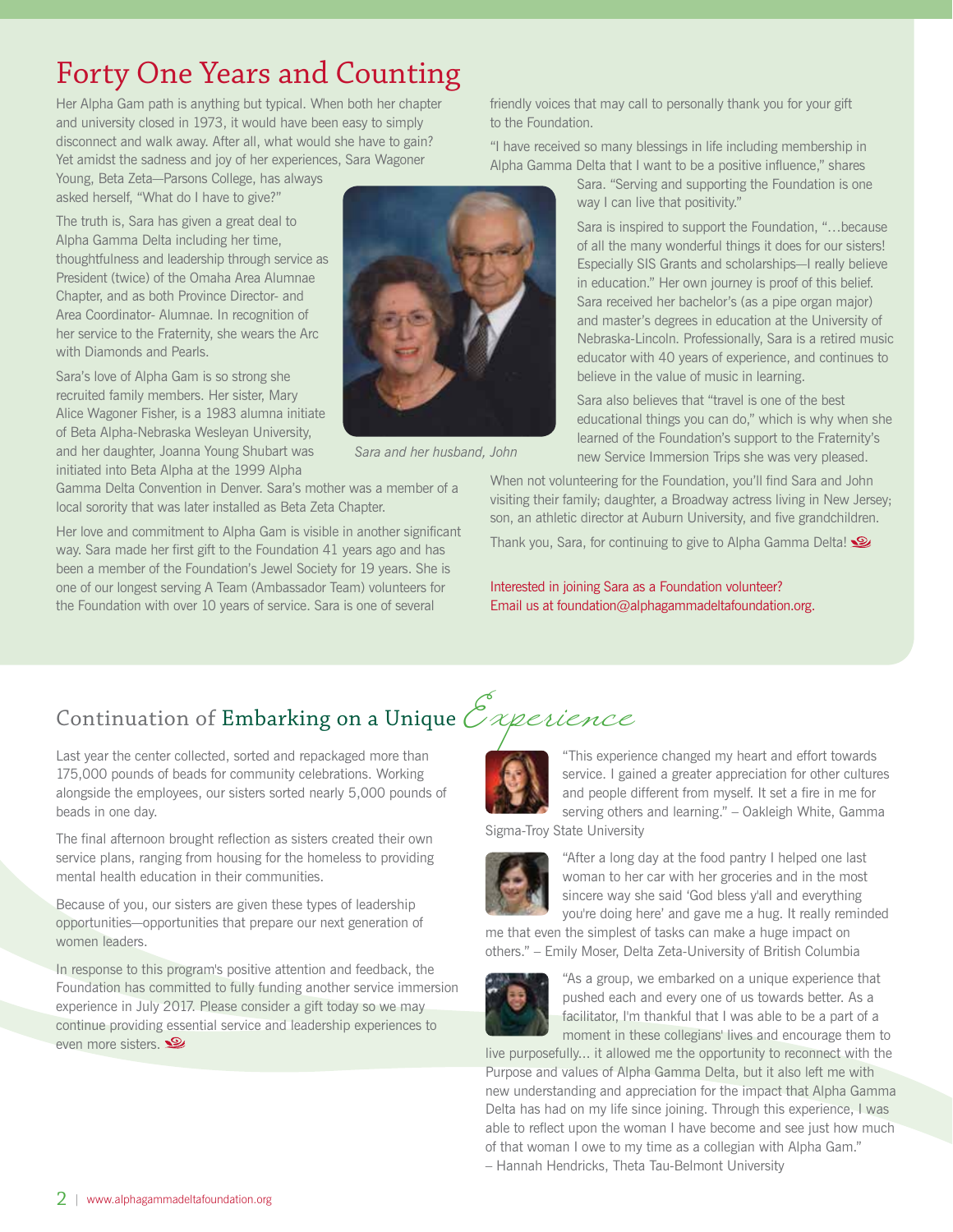

April 15 International Reunion Day May 31 Close of our giving year and Annual Fund campaign

July 7–9

*Gifts to the Alpha Gamma Delta Foundation are tax-deductible to the extent allowed by U.S. law.*

#### MAKING AN IMPACT

"I give to the Foundation because I am privileged to play a small role in the mentoring and development of our future women leaders. As a business owner, executive and mother of boys, I put volunteering for the Fraternity on hold for many years. When I was able to reengage and serve at the chapter level, then later on VST, I found that I gained so much more than I gave—through the friendships with other volunteers, interactions with our amazing collegians and by being given the chance to truly Live with Purpose. The Foundation makes this possible through support of training,



meetings, collegiate scholarships and so much more that impacts the lives of our members and those with whom we interact in the communities in which we are placed."

– Barb Krumme Geiger, Episilon Beta-University of Kansas Director of Chapter Development

Why  $I$  Vire

### Way to Make an Impact

The GEM Society offers an easy way for our donors to "contribute to the world's work" by providing Alpha Gam sisters of all ages with opportunities to grow and impact our communities. By choosing to Give Every Month, you help fund scholarships and leadership programs for our sisters. From sisters, for sisters.

Joining is easy! Initiate your monthly, automatic credit card donation using one of these options:

- Use the enclosed giving envelope
- Visit alphagammadeltafoundation.org and click on "Make a Gift"
- Call our office at 317.663.4242

You may change or discontinue your recurring donation at any time by simply letting us know. Today we have 198 GEM Society members; we hope you'll join them! *View a full list of GEMs on the Foundation's website under the "How to Give" tab.*









where you can also become a GEM



#### CALL US at 317.663.4242

to charge your gift (V, M, AmEx) or to find out more about other giving opportunities, endowments, stocks and bequests.



*Please let us know if your employer matches charitable contributions.*

## Foundation Bulletins

#### New Foundation Trustees

We are pleased to welcome two new Foundation trustees who joined the board in 2016.

Adrienne Kerr Beckett, Zeta Omicron-Kettering University, previously served the Fraternity as both a Director of Extension and New Chapter Development Specialist, and held



various local Chapter Advisor roles. Professionally, she is a business executive in the area of Manufacturing Supply Chain, specializing in Food & Beverage. Adrienne and her husband reside in Edina, Minnesota, where they enjoy travel, reading and cooking.

Catherine Matthews, Theta Eta-University of Tennessee at Martin, previously held a Leadership Advisor position with the Fraternity, served on the Education Committee



and in multiple local chapter advisor positions for three collegiate chapters, all earning her the Arc with Diamond. Catherine has a wealth of experience in higher education and law and holds a PhD in Higher Education. She currently resides in Bloomington, Indiana, where she enjoys college football, baking and fostering cats for the animal shelter.

To meet all of the Foundation Trustees, visit alphagammadeltafoundation.org under the "About" tab.